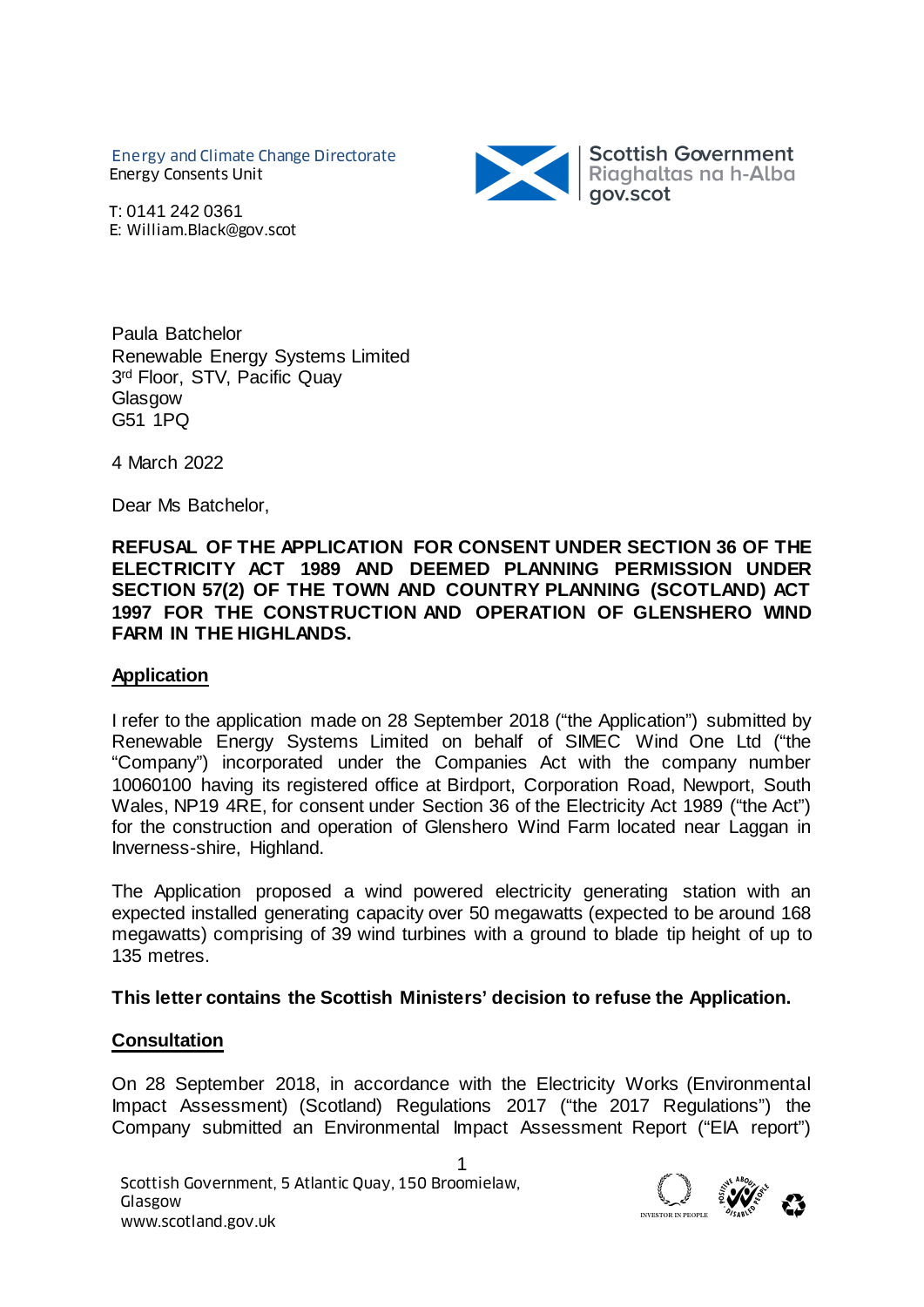describing the proposed Development and giving an analysis of its environmental effects alongside supporting documents including a Non-Technical Summary of the EIA report, a planning statement, Socio-Economic Assessment, Design and Access Statement, and a Pre-Application Consultation Report.

Under paragraph 2(1) of Schedule 8 to the Act, the Electricity (Applications for Consent) Regulations 1990 ("the Consents Regulations"), and the 2017 Regulations, the relevant planning authority is required to be notified in respect of a section 36 consent application. In terms of the 2017 Regulations, notifications were sent to the Highland Council (the "Planning Authority") as the relevant planning authority, NatureScot (formally known as Scottish Natural Heritage "SNH"), Scottish Environment Protection Agency ("SEPA") and Historic Environment Scotland ("HES"). A wide range of relevant organisations were also consulted as bodies likely to be affected by the proposed Development.

### Additional Information ("AI")

Following the formal consultation, in order to address issues raised by consultees and other stakeholders, the Company submitted AI on 5 June 2019 which formed an assessment of effects of the proposed Development on the Cairngorms National Park.

The Company advertised the AI in the local and national press providing another opportunity for the public and interested parties to make representations if they so wished.

The Scottish Ministers are satisfied that the EIA report and the AI have been produced in accordance with the 2017 Regulations. Having had regard to the requirements regarding publicity and consultation laid down in relevant Regulations the Scottish Ministers are satisfied that the general public as well as statutory and other consultees have been afforded the opportunity to consider and make representations on the proposed Development.

### **Summary of Consultation Responses**

A summary of all consultation responses is provided below. The full consultation responses are available on the Energy Consents Unit website [www.energyconsents.gov.scot](http://www.energyconsents.gov.scot/)

#### Statutory Consultees

**The Planning Authority** object to the proposed Development.

Their objection is on the basis that they consider the proposal will:

- have significantly detrimental visual impacts on recreational users of the outdoors;
- undo previously secured mitigation associated with adjacent wind farms;
- have significantly detrimental cumulative impacts;
- be detrimental to wild land area ("WLA") 19 (Braeroy, Glenshirra, Creag Meagaidh); and,

2

Scottish Government, 5 Atlantic Quay, 150 Broomielaw,<br>
Www.scotland.gov.uk<br>
WWW.scotland.gov.uk Glasgow

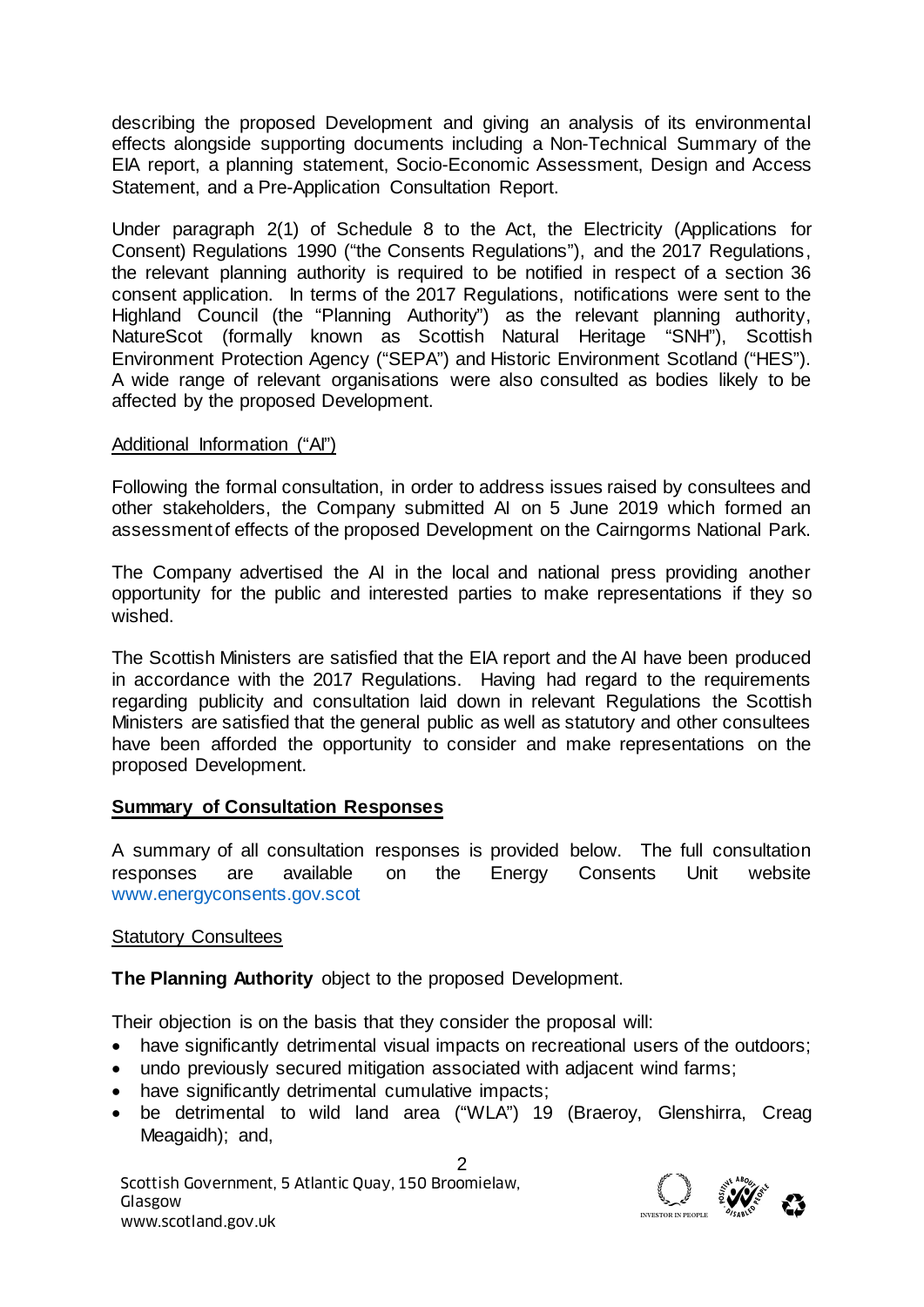• not preserve the natural beauty of the area surrounding the Application site.

The Planning Authority concluded, as a consequence of the above, that the proposed Development does not accord with the Highland wide Local Development Plan ("LDP"), the Onshore Wind Energy Supplementary Guidance and Scottish Planning Policy ("SPP").

**NatureScot** object to the proposed Development.

Their objection is on the basis of significant adverse effects on the Special Landscape Qualities ("SLQ")'s of the Cairngorms National Park (the "Park") and on WLA 19 (Braeroy, Glenshirra, Creag Meagaidh).

In regard to impacts on the SLQ's of the Park, NatureScot concluded that the proposed Development would have adverse effects of national significance from a combination of significant effects across three broad areas - from the Glen Shirra and the Upper Spey area, from more distant locations across the upper reaches of Glen Truim and the Southern Hills and from limited locations along the Park boundary within the South Monadhliath.

In regard to impacts on WLA 19, NatureScot concluded that the proposed Development would result in significant adverse effects on 4 of the 5 qualities of WLA 19 and those effects could not be readily mitigated.

**SEPA** do not object subject to the application of conditions set out in detail in their response to Scottish Ministers.

**HES** do not object. They advise that the proposed Development is unlikely to have any significant adverse impacts on the nationally important heritage assets located in proximity to the site.

### Consultees who object

**Cairngorms National Park Authority** object to the proposed Development.

Their objection is on the basis that the proposed Development is contrary to Policy 3.3 of the Cairngorms National Park Partnership Plan 2017 – 2022 due to the significant adverse effects on the SLQs of the Cairngorms National Park.

**Royal Society for the Protection of Birds (RSPB)** object to the proposed Development.

Their objection is on the basis of unacceptable collision risk to golden eagle and significant adverse effects on regional populations of golden plover and dunlin. RSPB consider that the ornithological survey and assessment work does not fully accord with relevant NatureScot guidance and is therefore inadequate.

3

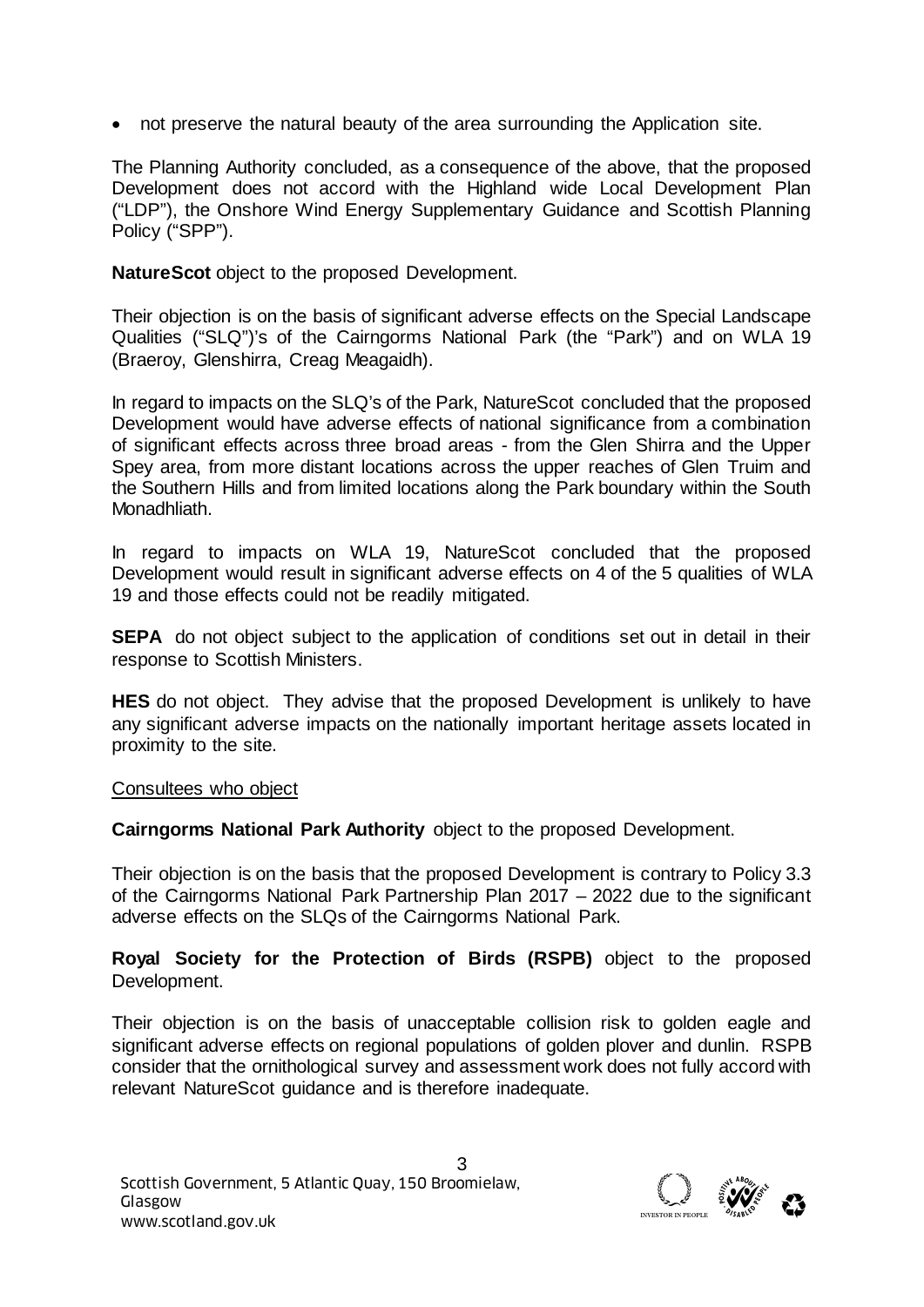**Fort Augustus and Glenmoriston Community Council** object to the proposed Development.

Their objection is on the basis that the proposed transport route for the movement of the turbine components through the village of Fort Augustus is not suitable and that serious traffic disruption and delays within the village will occur.

**Stratherrick and Foyers Community Council object to the proposed Development.** 

Their objection is on the basis that the proposed Development will generate major traffic disruption as well as negative visual, wildlife and ecology impacts.

**John Muir Trust** object to the proposed Development.

Their objection is on the basis that in addition to the operational Stronelairg Wind Farm, the proposed Development will significantly increase turbine visibility in all directions but particularly to the west, south and east, impacting significantly on wild land areas and the Cairngorms National Park. They further consider that the economic benefits purported by the Company do not outweigh the negative impacts.

**Mountaineering Scotland** object to the proposed Development.

Their objection is on the basis that the proposed Development would have major adverse visual impacts and a consequential negative impact on recreational and tourist visitation. Mountaineering Scotland consider, that it would contravene the basis set out by Scottish Ministers for consenting and limiting the Stronelairg Wind Farm.

**Scotways** object to the proposed Development.

Their objection is on the basis that unacceptable direct and cumulative impacts on public access and recreational amenity, and on the setting of historic rights of way will occur.

### Consultees who do not object

The following consultees have no objection to the proposed Development or have no objection subject to appropriately worded planning conditions:

- Laggan Community Council;
- Scottish Water;
- Fisheries Management Scotland;
- VisitScotland;
- Joint Radio Company;
- BT- Openreach UK;
- Highland and Islands Airport Limited;
- Defence Infrastructure Organisation;
- Civil Aviation Authority;

Scottish Government, 5 Atlantic Quay, 150 Broomielaw,<br>
Www.scotland.gov.uk<br>
WWW.scotland.gov.uk Glasgow



4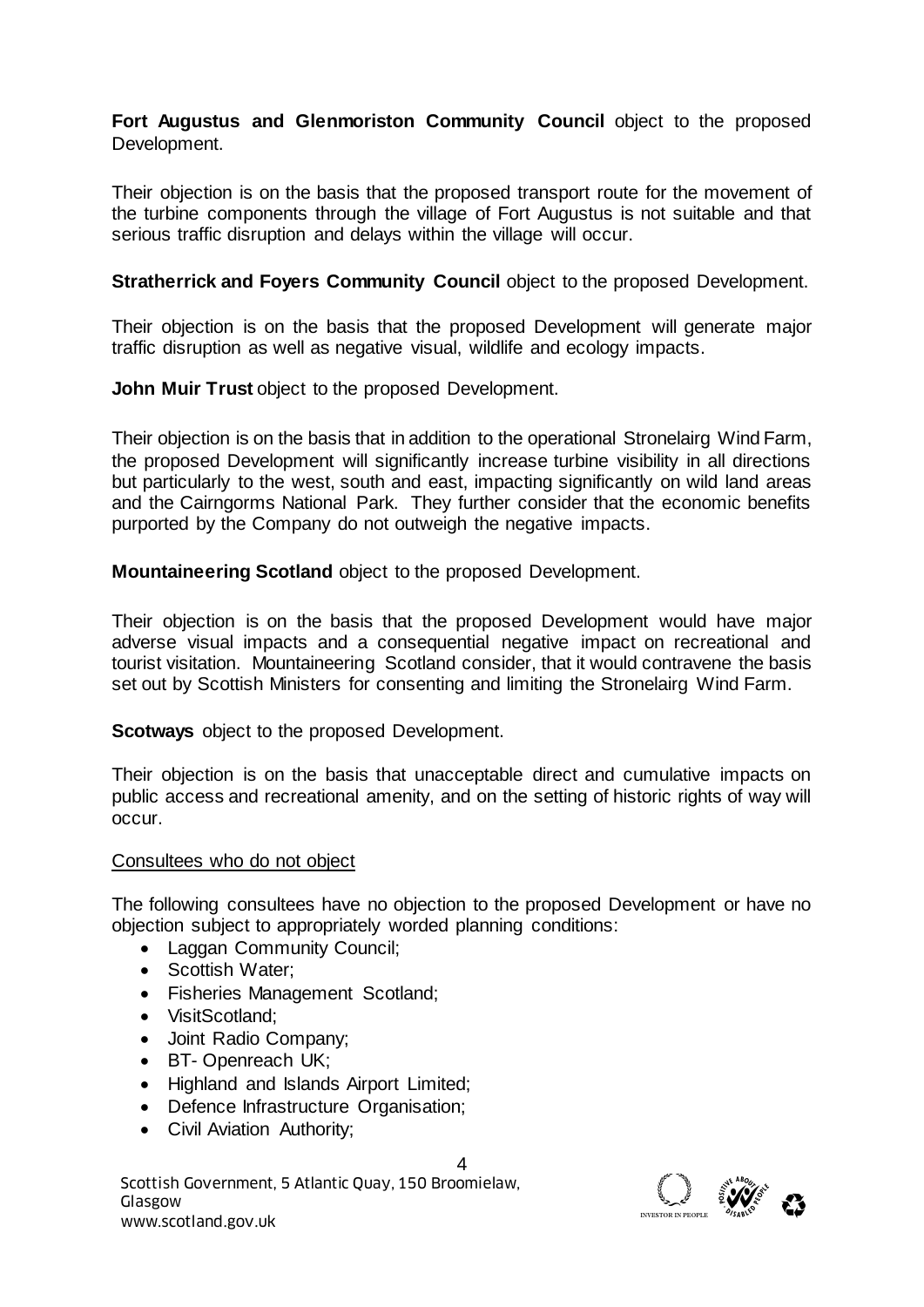- National Air Traffic Systems;
- Crown Estates: and.
- The British Horse Society.

# Scottish Government Internal Advisors

**Ironside Farrar** (Scottish Government advisor on peat landslide matters) advise that the Peat Landslide Hazard Risk Assessment requires revisions and clarifications.

**Marine Scotland** advise that conditions are required to secure an integrated water quality and fish population monitoring programme before, during and after construction.

**Transport Scotland** advise that conditions are required to secure a traffic management plan; details of abnormal loads; a trial-run for abnormal loads; and additional signage and traffic control during delivery of construction materials.

## Public Representations

Representations made to Scottish Ministers in respect of the proposed Development are available to view in full on the Energy Consents Unit website [www.energyconsents.gov.scot](http://www.energyconsents.gov.scot/)

A total of 24 representations have been made, 17 in support and 7 objections.

Key issues raised in objections included the following:

- conflict with development plan and planning policy;
- conflict with National Park aims and objectives;
- landscape and visual impact (including undoing of previously secured mitigation associated with Stronelairg Wind Farm);
- effect on peatland and blanket bog;
- impact on recreational users of the outdoors;
- impact on ornithological interests;
- impact on tourism; and
- noise impact on residents.

Some objections raised issues around the undoing of previously secured mitigation associated with Stronelairg Wind Farm, meaning that the proposed Development would result in further turbines in an area which in the case of Stornelairg Wind Farm were not considered acceptable.

The proposed Development is located in proximity to Stronelairg Wind Farm which was consented by Scottish Ministers in 2014. Scottish Ministers in reaching their decision on Stronelairg Wind Farm had regard to the landscape and visual impacts of the development. The Scottish Ministers' decision to approve the Stronelairg Wind Farm was contingent on the removal of 16 turbines, the repositioning of two anemometer masts, the reduction in height of 10 turbines and the repositioning and

5

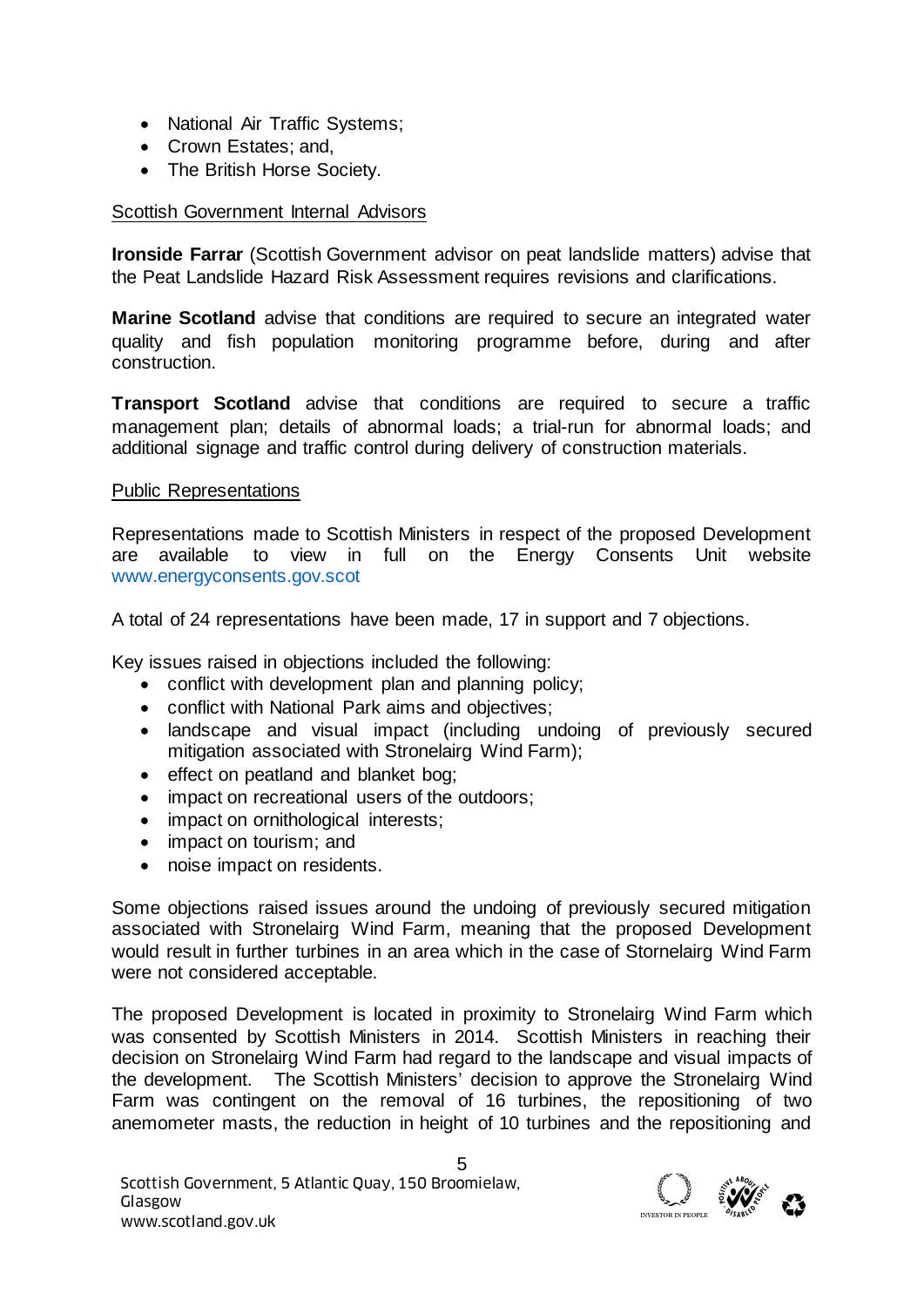lowering of a further turbine to address landscape and visual impact concerns raised by the Highland Council in their response to the Stronelairg Wind Farm application.

Scottish Ministers considered that the reductions in the overall scale of Stronelairg Wind Farm satisfactorily mitigated the landscape and visual impacts to bring them to an acceptable level, recognising that significant landscape and visual impacts remained.

The Scottish Ministers note that although the proposed Development would be sited in an area adjacent to Stronelairg Wind Farm, its design does not replicate the wind turbines which were deleted from proposed Stronelairg Wind Farm. The landscape and visual effects of the proposed Development must therefore be considered on their own merits taking into account the cumulative effects with the operational Stronelairg Wind Farm and other surrounding wind farm developments.

Key matters raised in letters of support of the proposed Development indicated the following benefits:

- economic benefit:
- sustainable development;
- green steel strategy;
- no impact on designated sites;
- no impact on settlements; and
- use of existing infrastructure (including access).

All consultation responses and representations sent to Scottish Ministers have been taken into account in the determination of the Application.

### **Public Inquiry**

In terms of paragraph 2 of Schedule 8 to the Act if the relevant planning authority makes an objection, and that objection is not withdrawn, the Scottish Ministers must cause a public inquiry to be held unless the Scottish Ministers propose to accede to the application subject to such modifications or conditions as will give effect to the objection of the relevant planning authority.

The Planning Authority objected to the Application on 21 October 2019. The Scottish Ministers did not consider it possible to accede to the Application subject to modifications or conditions as to give effect to the Planning Authority's objection, and consequently caused a public inquiry to be held.

The Reporter conducted a public inquiry in accordance with his minute of appointment dated 11 February 2020. He undertook unaccompanied site inspections on 13, 14 and 16 August 2020, and 17, 18 and 20 September 2020 and an accompanied site inspection took place on 27 October 2020.

The inquiry sessions were held on 10 November through to 13 November 2020 and hearing sessions were held on 17 and 18 November 2020.

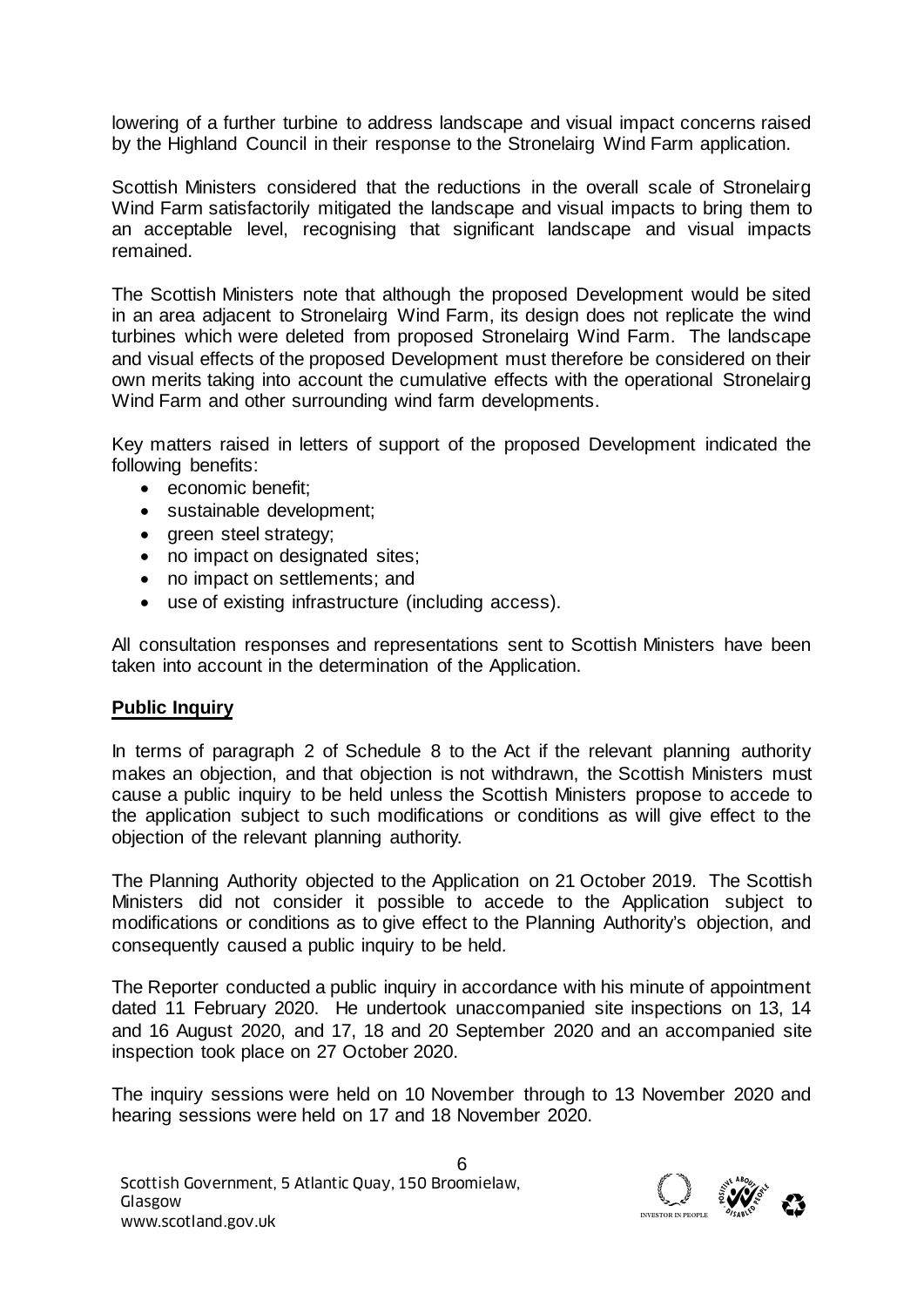Additional information was requested by the Reporter for the purposes of the inquiry ("Al2"). More detailed information on this request is included in paragraphs  $1.8 - 1.10$ of the Public Inquiry Report.

The AI2 comprised an update to the Peatslide Risk Assessment, an updated Cumulative Landscape and Visual Impact Assessment to reflect the up-to-date baseline, and further updated Landscape and Visual Impact Assessment information demonstrating the effects of the removal of 4 wind turbines from the proposed Development ("Scheme B").

# Scheme B

Scheme B was offered by the Company in response to concerns raised by NatureScot and the Planning Authority in respect of landscape and visual/perceptual effects experienced at low-lying receptor locations within Glen Roy and the Corrieyairack Pass. Scheme B reflects the removal of four turbines from the western cluster, namely turbines 6, 7, 9, and 10. Information included in the AI2 in respect of Scheme B submitted by the Company comprised:

- a summary of the findings of the Landscape and Visual Impact Assessment (LVIA) in Chapter 4 of the EIA report in respect of Scheme B; and
- a discussion of the implications of the Scheme B for the landscape and visual effects identified the EIA report. Specifically, what qualitative improvements may be expected, and whether such improvements would alter the findings of the EIA report.

Two late pieces of correspondence were also submitted during the inquiry. One jointly submitted by John Muir Trust/Wildland Limited (12 April 2021, 18 May 2021) and one by the Company (20 May 2021) concerning the ability of the Company to deliver the integrated package of asserted national level economic benefits. The Reporter considered there was no need to instigate further procedure at that late stage.

The Scottish Ministers having taken account of the Application, the EIA Report, the AI, AI2, consultation responses and public representations alongside the Reporter's considerations and subsequent conclusions, agree that there would be moderate direct economic benefits arising from the proposed Development during the construction, operational and decommissioning phases, which would in turn lend some support to Covid 19 recovery plans, but that the scale of these benefits do not constitute economic benefits of national importance. Ministers therefore agree with the Reporter that no further information is required in respect of the Company's ability to deliver economic benefits outwith those which would arise directly from the proposed Development.

# Public Inquiry Report ("the Report")

The Reporter's Report and its recommendation was submitted to the Scottish Ministers on 2 June 2021.

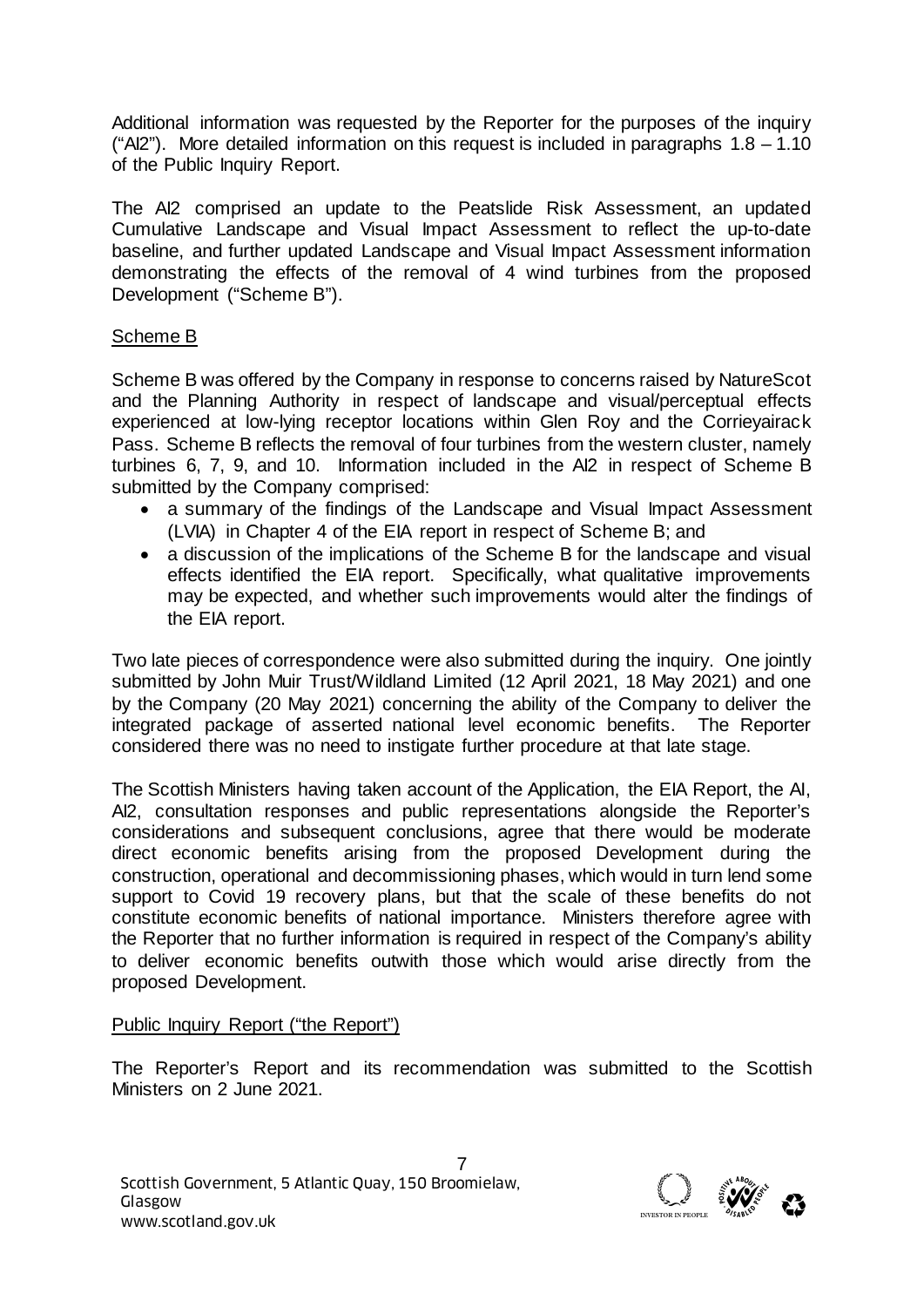In each chapter of the Report, the Reporter summarises the case for each party, taking account of the precognitions, hearing statements, hearing sessions, the discussion at the inquiry and the closing submissions.

The Reporter also takes into account the environmental information included in the EIA report, AI and AI2 as well as the written representations and all of the other information supplied for the inquiry and hearing sessions. The Report includes a Summary Report and Preamble and the following chapters:

- Chapter 1 Background, consultations and representations;
- Chapter 2 Legislative and policy context;
- Chapter 3 Landscape and visual impacts;
- Chapter 4 Economic matters;<br>Chapter 5 Other Matters:
- Other Matters:
- Chapter 6 Proposed conditions; and
- Chapter 7 Overall conclusions and recommendations.

In Chapter 7, Paragraph 7.80 the Reporter recommends that Scottish Ministers **refuse**  consent under section 36 of the Electricity Act 1989.

### **Environmental Matters**

The Scottish Ministers are satisfied that the EIA report, AI and AI2 have been produced in accordance 2017 Regulations and that the applicable procedures regarding publicity and consultation requirements, laid down in 2017 Regulations, have been followed.

The Scottish Ministers have considered fully and carefully the Application, including the EIA report, the AI, AI2, consultation responses, representations, the findings, conclusions and recommendation of the Report and all other relevant information and, are satisfied that the environmental impacts of the proposed Development have been assessed and have taken the environmental information into account when reaching their decision.

In accordance with paragraph 3 of Schedule 9 to the Act the Scottish Ministers have also had regard to the desirability of preserving natural beauty, of conserving flora, fauna and geological or physiographical features of special interest and of protecting sites, buildings and objects of architectural, historic or archaeological interest. The Scottish Ministers have also had regard to the extent to which the Company has done what it reasonably can to mitigate any effect the proposed Development would have on those matters.

### **The Scottish Ministers Considerations**

### **Main Determining Issues**

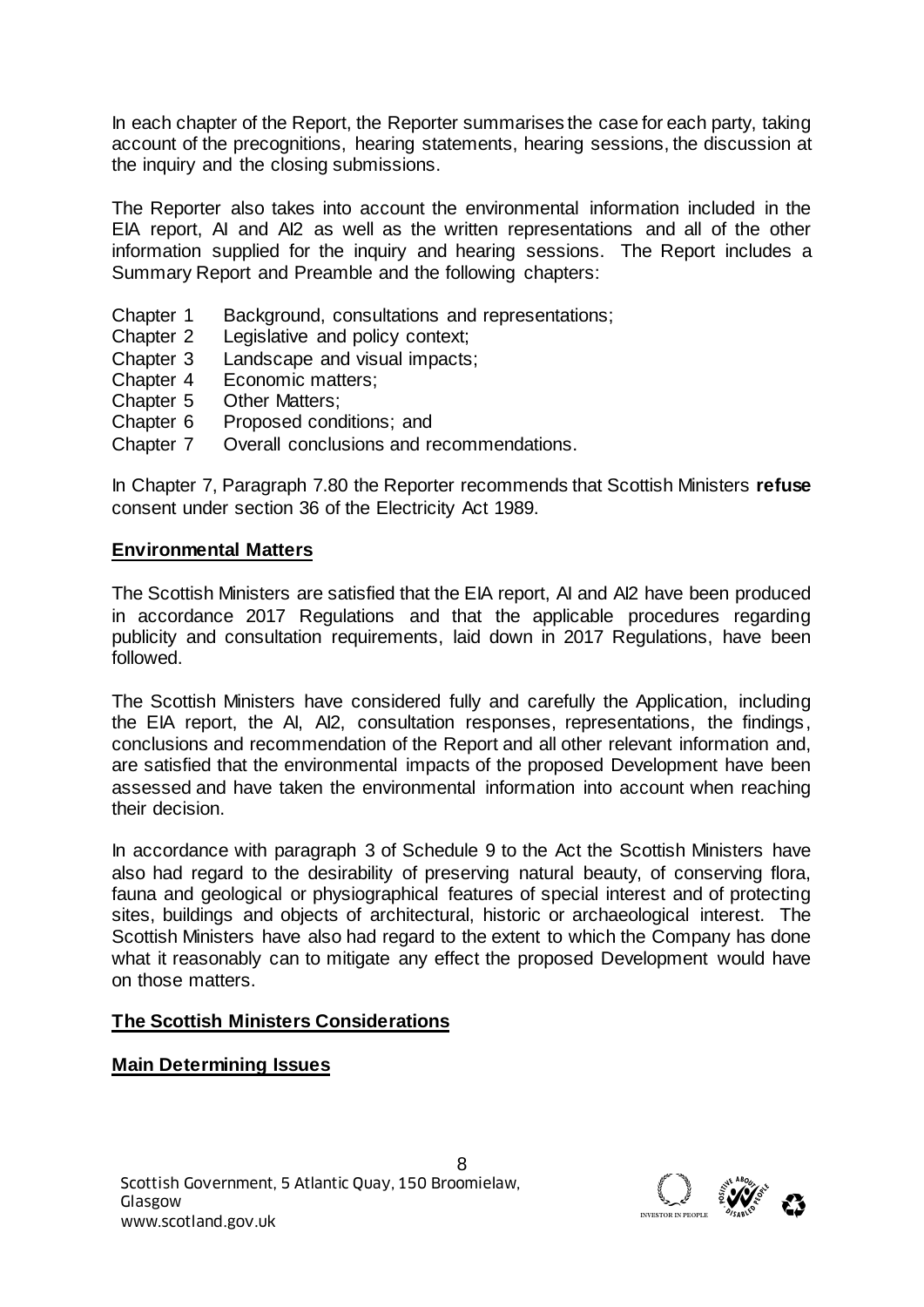Having considered the Application, the EIA report, AI, AI2, responses from consultees and third parties, the Report and all other relevant information, the Scottish Ministers consider that the main determining issues are:

- The significance of the proposed Development's landscape and visual impacts, (including those affecting Cairngorms National Park and WLAs);
- The benefits of the proposed Development, including the potential economic benefits and contribution to energy policy objectives; and
- The extent to which the proposed Development accords with Scottish Government planning policy, the local development plan and other relevant plans and guidance.

## **Assessment of the Determining Issues**

### **Landscape and Visual Impacts**

At Chapter 3 of the Report, the Reporter considers the landscape and visual impacts of the proposed Development. The Reporter's findings are set out under the following subheadings: "Landscape character impacts", "visual amenity", "SLAs", "National Park", "WLAs", and "Stronelairg Wind Farm 'mitigation'". The Reporter takes account of the consultation responses from the Highland Council, NatureScot, Cairngorms National Park, John Muir Trust and the Mountaineering Council of Scotland as well as representations from other parties who raised objections and concerns in respect of the landscape and visual impacts of the proposed Development on the area around the Application site, on wild land areas and on Cairngorm National Park. A summary of the overall conclusions of the Reporter on the proposed Development's landscape and visual impacts is set out at paragraphs 3.139 – 3.148 of the Report.

### Landscape Character Impacts

The Scottish Ministers agree with the Reporter that the most significant landscape character effects (including cumulatively) would be evident to the south of Stronelairg Wind Farm, and that although the siting of the proposed Development would not create a "wind farm landscape", there would be detrimental and significant impacts on the transitional nature of the landscape when viewed from the south.

### Visual Impacts

The Scottish Ministers also agree with the Reporter, in terms of impacts on visual amenity, noting the appraisal of effects undertaken by the Reporter in addition to the difference of opinion amongst the interested parties in respect of the significance of effects from certain viewpoints, that there would be significant visual impacts experienced from 15 out of the 22 viewpoints from distances up to 23 kilometres.

### Impacts on Cairngorms National Park ("the Park")

The nearest turbine of the proposed Development is located 1.2 kilometres outwith the western boundary of the Park. In respect of impacts on the SLQs of the Park it is noted by Scottish Ministers the conflicting views presented to the Reporter regarding

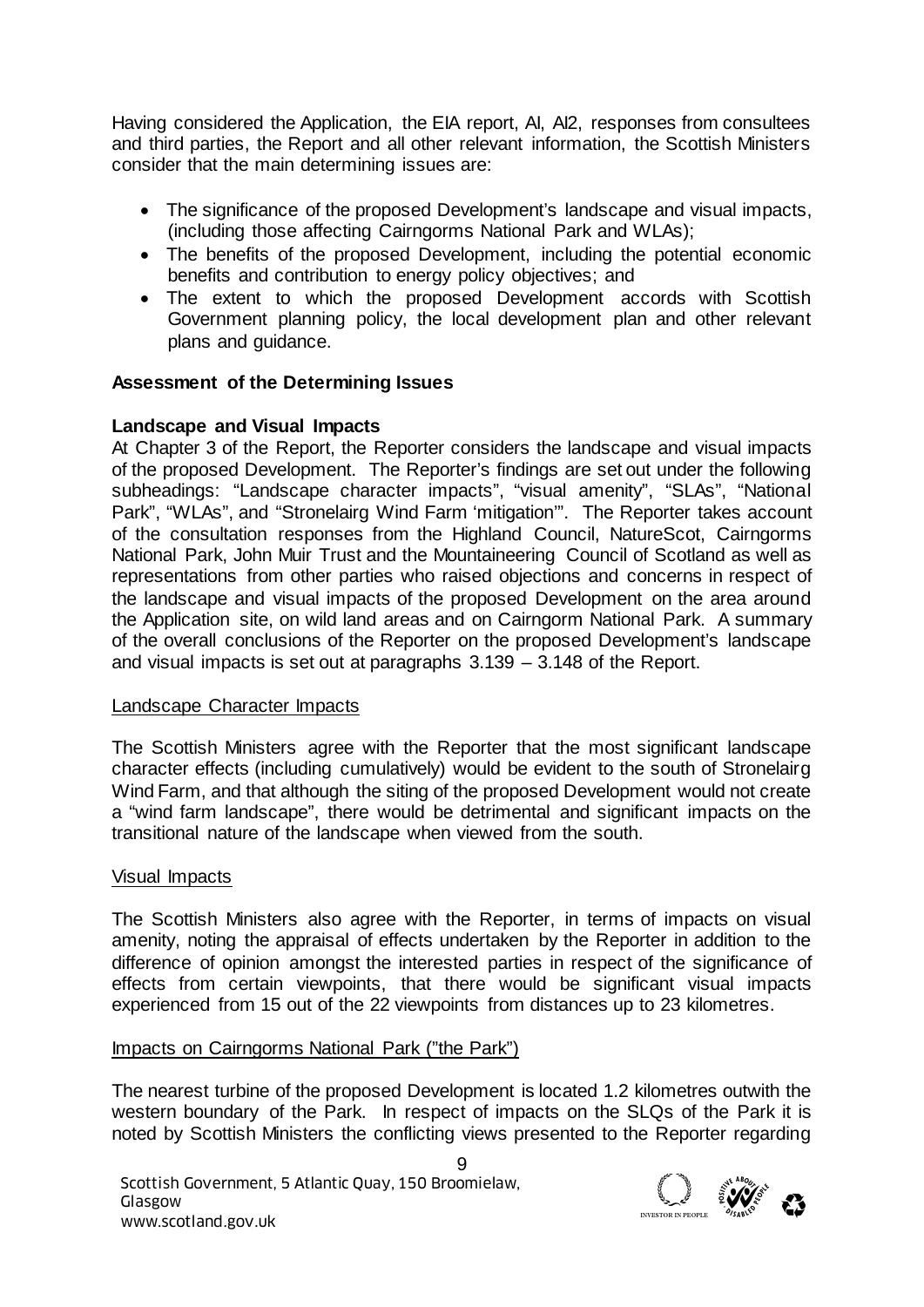the level of significance to be attributed to the visibility of the proposed Development and the consequential impact on the SLQs of the Park.

The Reporter sets out his experience and understanding of the effects following his appraisal of each of the viewpoints within the Park, at paragraphs 3.68 to 3.86 of the Report, before concluding that the significance of effects on two separate geographical areas of the Park, although relatively localised, results in impacts that compromise the overall integrity of the Park.

The Scottish Ministers, having considered the landscape and visual impact assessment (LVIA) provided in the EIA Report (including the associated technical appendices) as well as the AI and the AI2 in addition to the appraisal of viewpoints within the Park undertaken by the Reporter set out at paragraphs 3.68 to 3.86, agree that the strength of expression of the SLQs in the areas of the Park affected in this case are such that the impacts compromise the overall integrity of the Park.

### Impacts on wild land area ("WLA") 19 (Braeroy, Glenshirra, Creag Meagaidh)

The Scottish Ministers note, in the agreed matters between parties in respect of the proposed Development's impacts on Wild Land Areas set out at paragraph 3.98 of the Report, that no part of the proposed Development is located within a wild land area and that only WLA19 required detailed consideration at the inquiry. Having taken account of the Reporter's assessment of the effects, the Scottish Ministers accept that the wildness qualities of WLA19 would be substantially affected across an extensive portion of its area; including its core central low lying and remote area. The Scottish Ministers acknowledge that this takes account of the presence of Stronelairg Wind Farm and other man made infrastructure.

# Scheme B

At paragraph 3.147 of the Report, the Reporter considers the effects of Scheme B and acknowledges that the removal of 4 turbines would reduce the significant effects (as identified above) to a small degree, specifically with regard to WLA19, but that this does not change his overall conclusions on landscape and visual effects.

The Scottish Ministers, having taken account of the Application, the EIA Report, the AI, AI2, consultation responses and public representations alongside the Reporter's considerations and subsequent conclusions on the landscape and visual impacts of the proposed Development find, in agreement with the Reporter, that although the proposed Development would be located outwith the boundaries of the Park, wild land areas and Special Landscape Areas;

- there would be localised but significant landscape character impacts arising from the proposed Development intruding into a sensitive landscape transition when seen from the south at higher elevations;
- there would be extensive significant visual amenity impacts over a considerable distance and on a receptor (hill walkers) regarded as being highly sensitive to such a change;

10 Scottish Government, 5 Atlantic Quay, 150 Broomielaw,<br>
Www.scotland.gov.uk<br>
WWW.scotland.gov.uk Glasgow

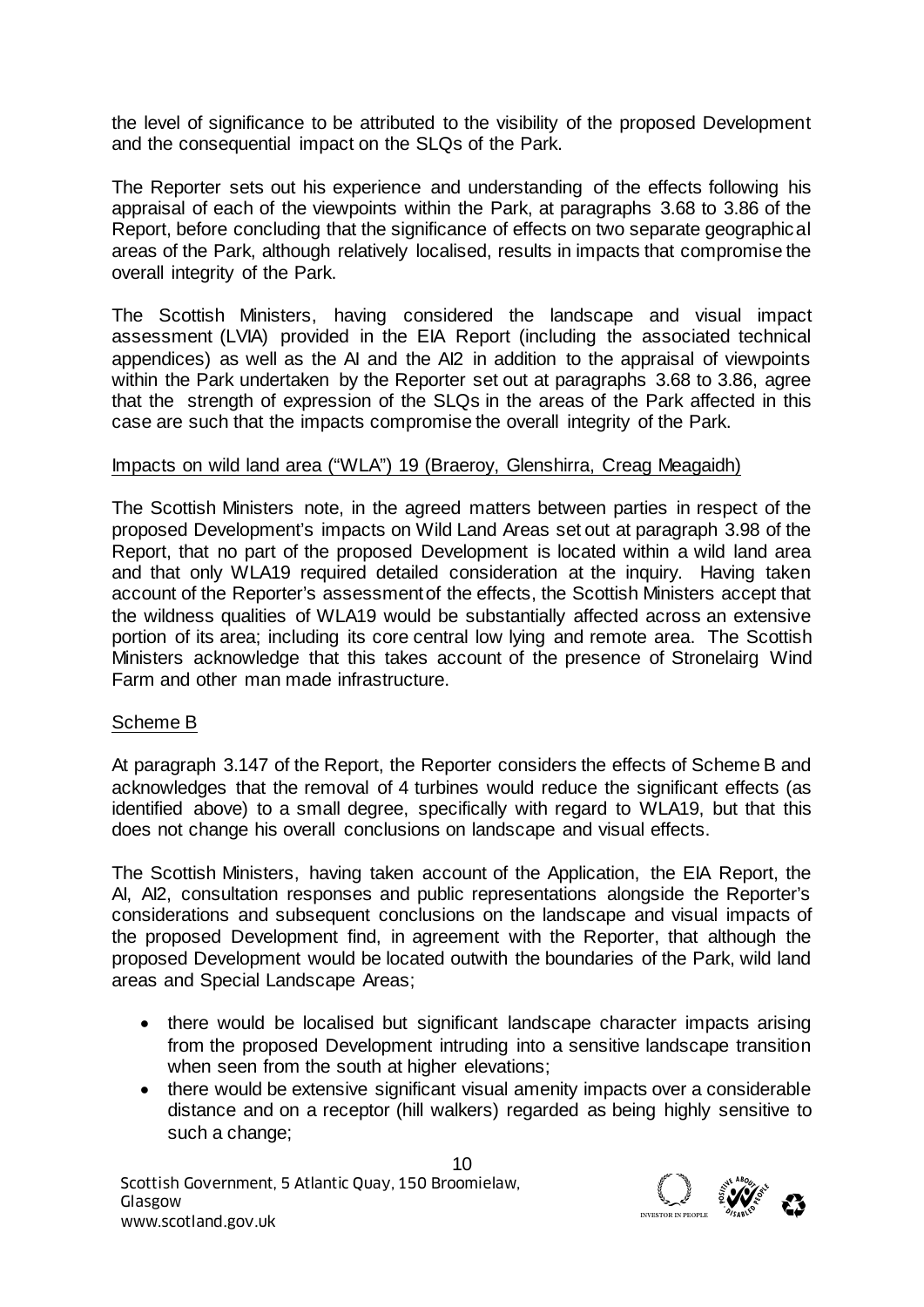- the overall integrity of Cairngorms National Park would be undermined and compromised due to existence of a number of significant effects on the Special Landscape Qualities; and
- qualities of WLA19 would be substantially affected across an extensive portion of its area; including its core central low lying and remote area.

## **Benefits of the Proposed Development**

The benefits of the proposed Development in terms of its economic contribution and renewable energy contribution are set out in chapter 4 and chapter 7 of the Report respectively.

### Economic Benefits

SPP advises that proposals for energy infrastructure developments should always take account of spatial frameworks for wind farms where these are relevant. Considerations will vary relative to the scale of the proposal and area characteristics but are likely to include, as well as a number of other considerations, net economic impact, including local and community socio-economic benefits such as employment, associated business and supply chain opportunities. The transition to a low carbon economy is an opportunity for Scotland to take advantage of our natural resources to grow low carbon industries and create jobs.

Consideration of the direct and indirect economic benefits of the proposed Development are considered at length in chapter 4 of the Report with the Reporter's conclusions set out at paragraphs 4.47 to 4.50 of the Report. The Scottish Ministers having taken account of the Application, the EIA Report, the AI, AI2, consultation responses and public representations alongside the Reporter's considerations and subsequent conclusions, and agree that there would be moderate direct economic benefits arising from the proposed Development through employment during the construction, operational and decommissioning phases, which would in turn lend some support to Covid 19 recovery plans, but that the scale of these benefits do not constitute economic benefits of national importance.

### Contribution to Renewable Energy Policy Objectives

National Planning Framework 3 ("NPF3") is clear that planning must facilitate the transition to a low carbon economy, and help to deliver the aims of the Scottish Government. Our spatial strategy facilitates the development of generation technologies that will help to reduce greenhouse gas emissions from the energy sector. Scotland has significant renewable energy resources, both onshore and offshore. The seriousness of climate change, its potential effects and the need to cut carbon dioxide emissions, remain a priority for the Scottish Ministers. The Climate Change (Emissions Reduction Targets) (Scotland) Act 2019 (the "2019 Act") sets a target for Scotland to be carbon-neutral, meaning net-zero CO2, by 2045 at the latest. Additionally the 2019 Act sets out two interim targets to reduce emissions by 75% by 2030 and by 90% by 2040.

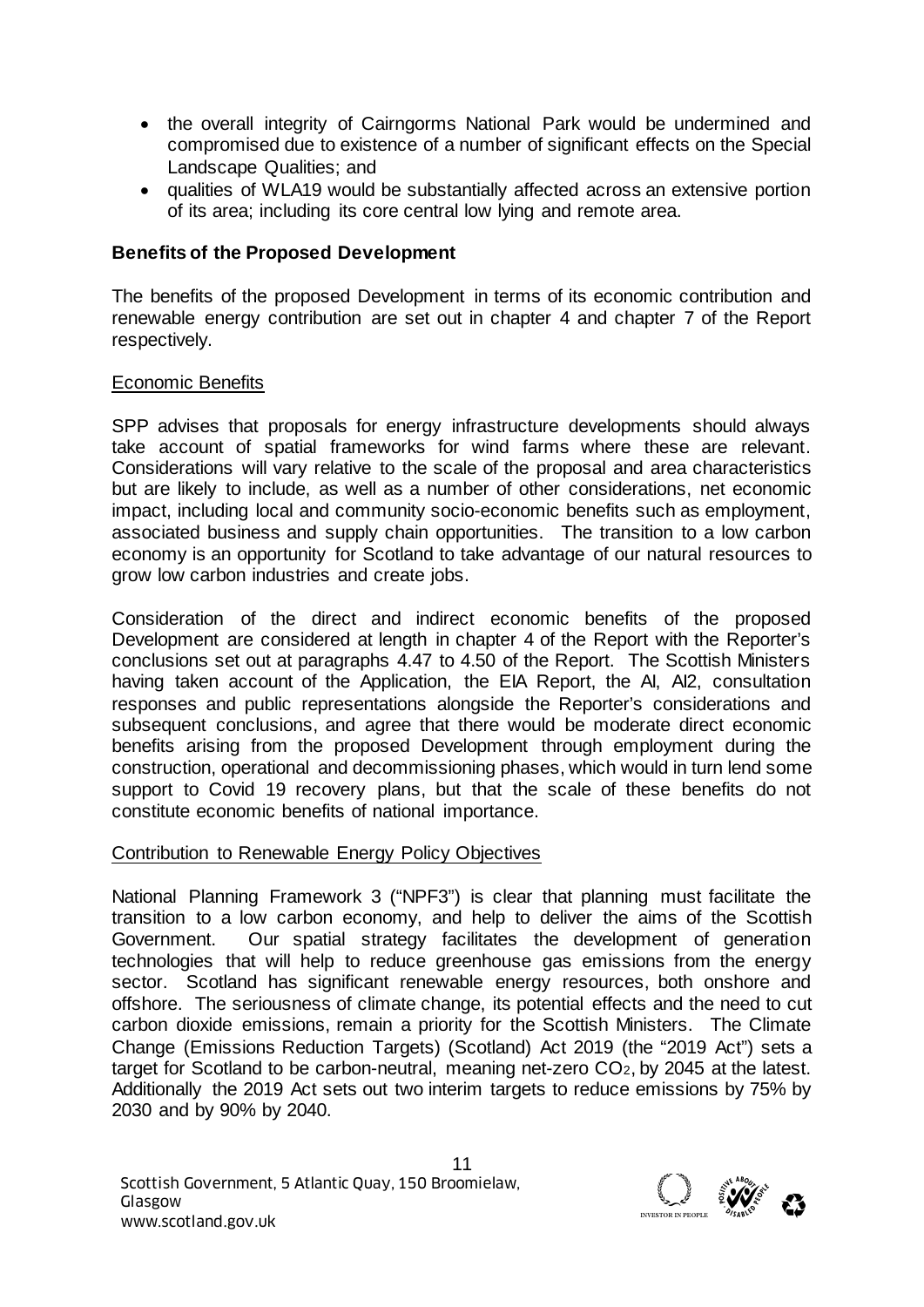Consideration is given by the Reporter to the proposed Development's contribution to international, UK and Scottish energy policy objectives in chapter 7 of the Report, where the Reporter is clear that there is strong policy support for increasing renewable energy production; including onshore wind in Scotland. This aligns with Scottish Government's ambition to increase deployment of onshore wind, to combat climate change and to drive economic recovery post Covid 19. The Scottish Ministers having taken account of the Application, the EIA Report, the AI, AI2, consultation responses and public representations alongside the Reporter's considerations and subsequent conclusions, agree that the proposed Development, which is capable of generating 168 megawatts of renewable energy, would make an important contribution in support of emission reduction targets and would help tackle climate change.

## **Accordance with Scottish Government Planning Policies and Local Development Plan**

The Scottish Ministers note that, prior to and during the inquiry, Scottish Planning Policy (SPP) was set out in a 2020 revision to the original 2014 version. After the Report was submitted to Scottish Ministers, following a legal challenge, SPP reverted back to the 2014 version which includes again the policy principle for a "presumption in favour of development that contributes to sustainable development".

Paragraph 33 of SPP sets out that where relevant policies in a development plan are out-of-date or the plan does not contain policies relevant to the proposal, then the presumption in favour of development that contributes to sustainable development will be a significant material consideration. Decision makers should also take into account any adverse impacts which would significantly and demonstrably outweigh the benefits when assessed against the wider policies in SPP.

As the Highland-wide Local Development Plan is more than five years old, Ministers are applying the principle set out in paragraph 33 of SPP and regard the presumption in favour of development that contributes to sustainable development as a significant consideration in this case.

NPF3, SPP, Scotland's Energy Strategy and the Onshore Wind Policy Statement make it clear that renewable energy deployment is a priority of the Scottish Government. Scotland's Energy Strategy and Onshore Wind Policy Statement ("OWPS") sets out targets for the increase in the supply of renewable energy. The aforementioned NPF3 sets out Scottish Government's commitment to establishing Scotland as a leading location for the development of renewable energy technology. In Scotland there has been significant progress towards low carbon objectives whilst continuing to protect our special places from significant adverse impacts.

SPP contains guidance in respect of the granting of consent for wind farm development and is to be read and applied as a whole. It sets out overarching principal polices to be applied to all development and subject policies which set out guidance in respect of development management. An overarching principle of SPP, set out at paragraph 28, is that the planning system should support economically,

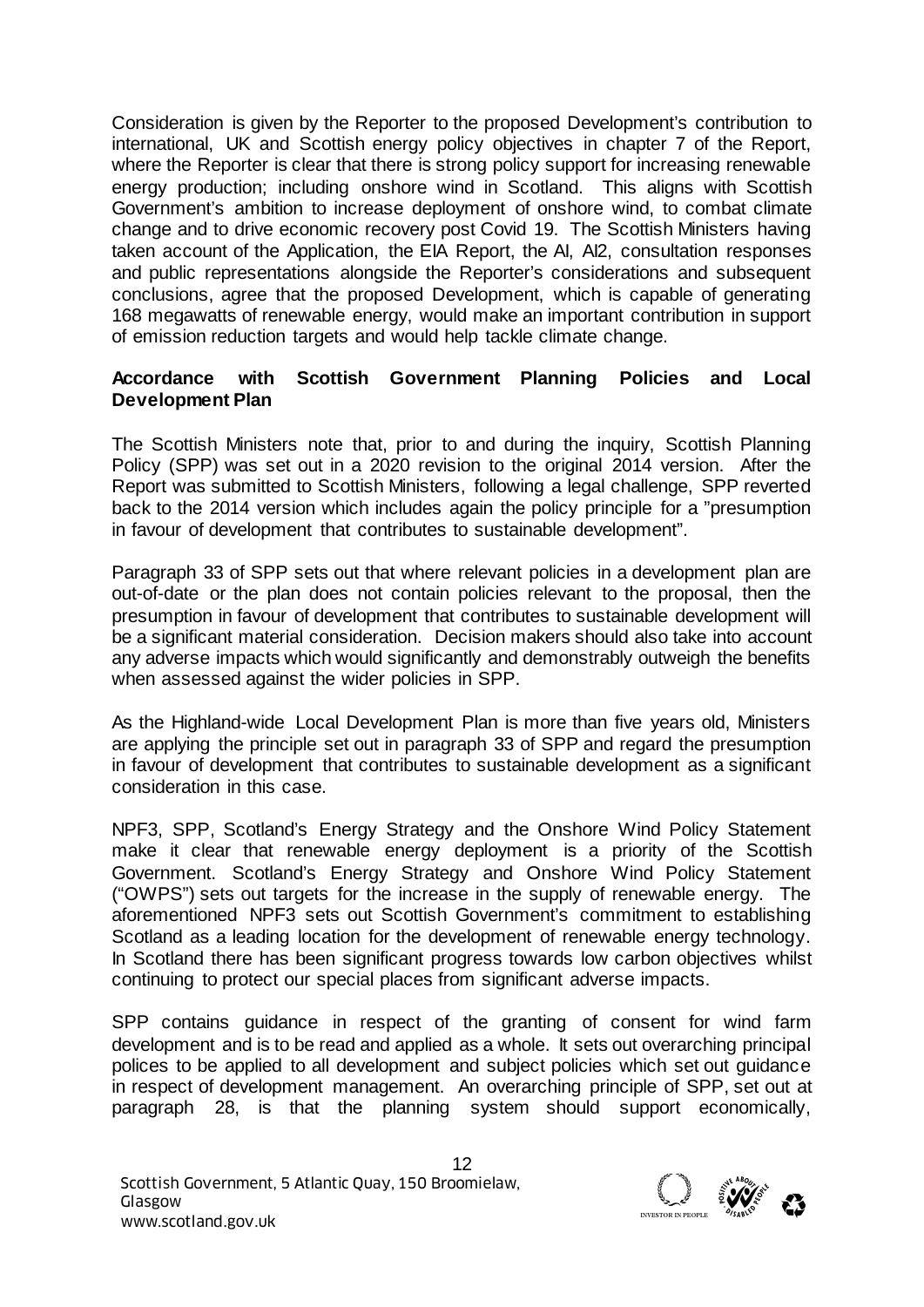environmentally and socially sustainable places by enabling development that balances the costs and benefits over the longer term.

The aim is to achieve the correct development in the right place, it is not to allow development at any cost. This means that decisions and policies should be guided by certain principles including, among others, giving due weight to net economic benefit; supporting the delivery of infrastructure; supporting climate change mitigation and protecting natural heritage. The aims of these policies require to be considered and balanced when reaching decisions on applications for wind energy development.

Paragraph 212 of SPP requires that where development affects a National Park, it should only be permitted where:

- the objectives of the designation and the overall integrity of the area will not be compromised; or
- any significant adverse effects on the qualities for which the area has been designated are clearly outweighed by social, environmental or economic benefits of national importance.

Chapter 2 of the Report sets out the policy context against which the proposed Development should be considered and chapter 7 of the Report sets out the Reporter's consideration and assessment of the proposed Development in the context of relevant national planning policy and other relevant local planning policy and guidance.

At Chapter 7 of the Report the Reporter has taken account of the proposed Development against the provisions of SPP where he considers at paragraph 7.49 that the proposed Development is not fully supported by SPP as a consequence of its detrimental impacts on the Park, on WLA19 and its visual disruption of distinctive landscape characteristics for hill walkers at an extensive range of popular viewpoints and routes.

The Reporter also considers at paragraph 7.57 of the Report that the proposed Development is not fully supported by the relevant policies of the Highland Wide Local Development Plan as a consequence of its significantly negative landscape and visual impacts and its impacts on the overall integrity of Cairngorms National Park.

The Scottish Ministers having taken account of the Application, the EIA Report, the AI, AI2, consultation responses and public representations alongside the Reporter's considerations and subsequent conclusions, agree that the proposed Development is not fully supported by relevant national or local planning policies.

# **Emerging Policy**

Scotland 2045: Our Fourth National Planning Framework Draft ("Draft NPF4") was laid in Parliament on 10 November 2021. The Draft NPF4 sets out the spatial strategy with a shared vision that is to guide future development in a way which reflects the overarching spatial principles: sustainable places, liveable places, productive places and distinctive places. Relevant policies in Draft NPF4 strengthen the support afforded to renewable energy development proposals which are not sited in National

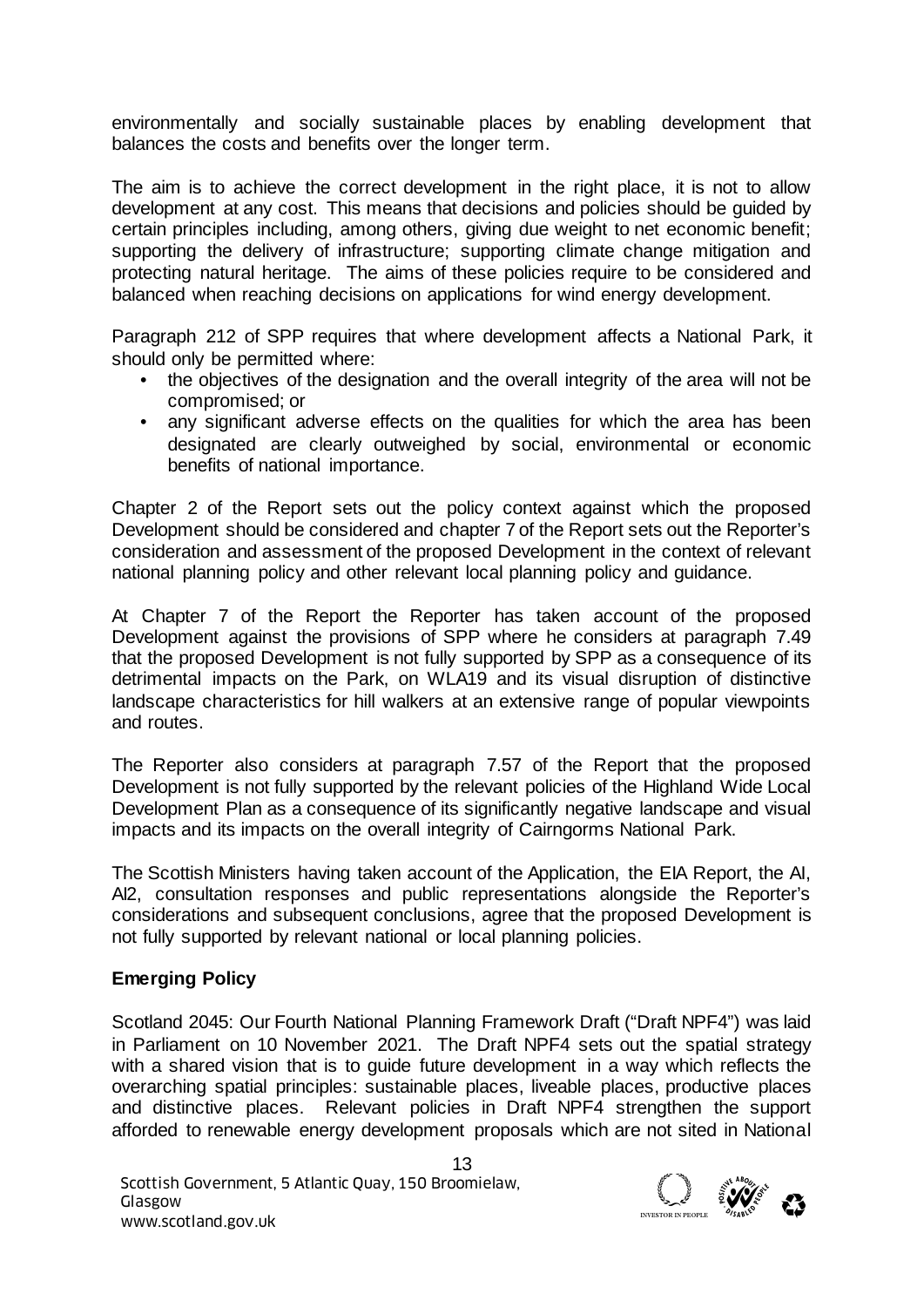Scenic Areas or National Parks, setting out that renewable energy proposals should be supported in principle unless the impacts identified are unacceptable.

Onshore Wind Policy Statement Refresh 2021: Consultative Draft was published in October 2021. This sets out that additional onshore wind will be vital to Scotland's future energy mix and in meeting net zero targets.

The Scottish Ministers have considered both Draft NPF4 and Onshore Wind Policy Statement Refresh 2021: Consultative Draft. Taking account that both are at the consultative draft stage the Scottish Ministers have afforded them limited weight.

### **The Scottish Ministers' Determination**

As set out above, the seriousness of climate change, its potential effects and the need to cut carbon dioxide emissions, remain a priority for the Scottish Ministers. The Climate Change (Emissions Reduction Targets) (Scotland) Act 2019 (the "2019 Act") sets a target for Scotland to be carbon-neutral, meaning net-zero CO2, by 2045 at the latest. Additionally the 2019 Act sets out two interim targets to reduce emissions by 75% by 2030 and by 90% by 2040.

Scotland's renewable energy and climate change targets, energy policies and planning policies are all relevant considerations when weighing up the proposed Development. NPF3, SPP, Scotland's Energy Strategy and the Onshore Wind Policy Statement make it clear that renewable energy deployment remains a priority of the Scottish Government. It remains clear from Draft NPF4, as well as the Onshore Wind - Policy Statement refresh 2021: consultative draft, that this is a matter which should be afforded significant weight in favour of the proposed Development.

The Scottish Ministers consider that the proposed Development, if deployed, would create net economic benefits and deliver significant renewable energy benefits that would support climate change mitigation and are wholly in accordance with Scottish Government's climate change ambitions. In those respects, the proposed Development would contribute to sustainable development and this has been taken into account when reaching a decision. These benefits however must be considered carefully in the context of the negative impacts on the natural environment that would result and whether or not, on balance, they are acceptable.

The Scottish Ministers, having considered the Application, the EIA Report, the AI, AI2, consultation responses and public representations alongside the Reporter's considerations and subsequent conclusions, agree with the Reporter's findings, reasoning and conclusions in respect of the detrimental impacts of the proposed Development on the integrity of Cairngorms National Park, its detrimental impact on the transitional nature of the landscape when viewed from the south and the significant visual impacts that would be experienced from 15 out of the 22 viewpoints from distances up to 23 kilometres as well the significant impacts on the wild land qualities of WLA19 which would be substantially affected across an extensive portion of its area; including its core central low lying and remote area.